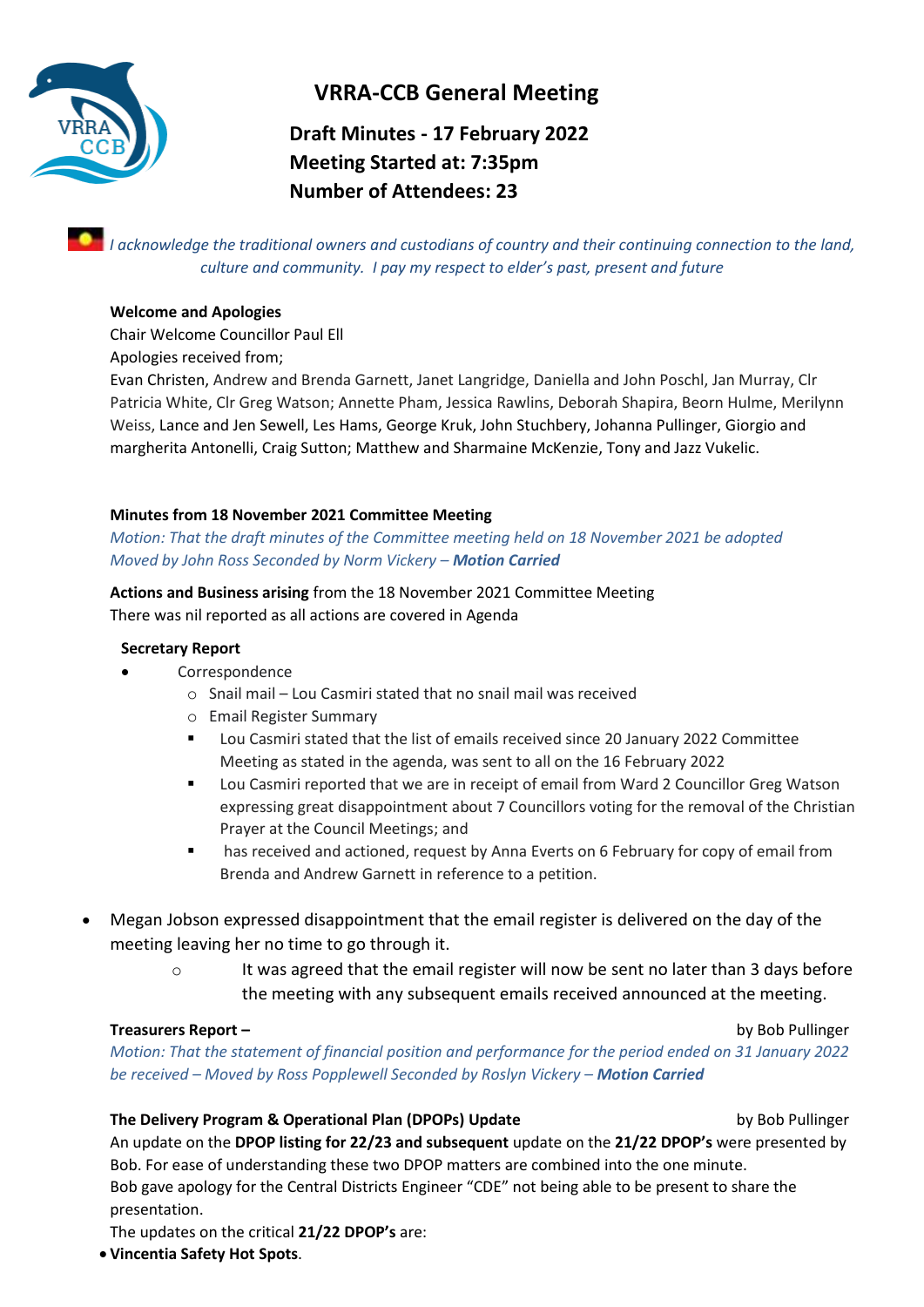CDE was at a meeting on 8th Feb when three locations were identified,

- o **Location 1**: Pedestrian Refuge on Elizabeth Drive on the Western side of intersection with Plantation Point Pde, Vincentia.
- o **Location 2**: Safety investigation/ treatment for the intersection of Elizabeth Drive and Frederick Street, Vincentia,
- o **Location 3**. Safety investigation/ treatment for the intersection of Waldergrave Street & Saumarez Street, Vincentia.

Work has been assigned to designers, Investigators to provide a safe solution for the various issues across the three locations

## • **Berry St Shared User Path "SUP".**

The Berry St SUP was going out for tender in the next few weeks, money has been set aside and it was hoped it will be completed this financial year.

## The update on the **DPOP listing for 22/23** was

The listing is still Work In Progress WIP despite hoping to table the finalised DPOP listing at the February meeting.

In summary; there are 35 DPOP's for 22/23 which could be aligned to 11 commitments ( i.e. Safety, Strategic, Handling overflow from Hyams / Jervis Bay National Park.

The work in progress has involved going through each DPOP on the list and placing a tick against each item which the Section Managers have approved for submissions as a Budget bid.

Responses with the status of DPOP's passed over to other sections outside of City Services are awaited. Once the outcomes from the other sections are available, the list for active budget bids will be completed and distributed to members. The CDE has interaction with but no control over other sections.

None of this is holding up the input to the Councils Budget bids for they were closed off back in November, because of the imposition of an earlier timetable than previous years.

A motion was proposed to be sent to Council to improve the effectiveness of the outcomes from the budget bids process. After lengthy discussion it was resolved the motion not be put because it was prepared with no notice prior to the meeting. Councillor Paul Ell who was at the meeting indicated he was prepared to take action to discuss it directly with Council.

## **The suggestion to be put by Paul Ell to Council**

Purpose is to spread the understanding of the DPOP process and encourage participation to all of the community, the suggestion is:

- Creating a DPOP Input form "DPOPI" and include It in the package when rate notices are sent out with an explanation of the DPOP process and the DPOP I
- Include provision for entering the name of the rate payer's local SCB. (mandatory) Paul suggested the Council had the means to electronically identify the appropriate CCB name for each Ratepayer Reward the DPOP entries which promote the greatest potential return on investment with:
	- Tip voucher **package** to the value of \$50 per voucher i.e. one tip voucher for each of the 12 months
	- **The reward will be one reward package for each of the local CCB areas irrespective of whether the** entrant is a member of the CCB or not

## **Sub-Committees and Groups Reports**

## **Plantation Point Playground Sails Project Update by Ken Buckley** by Ken Buckley

Ken reported that although the construction of the sails is progressing with the aim to be installed soon, the play equipment configuration and location has made the project much more complicated than first thought.

### **Bocce Court update and Bocce Club by Lou Casmiri** by Lou Casmiri

Lou Casmiri reported that the Bocce Court project is now completed and liked to take the opportunity to thank Shoalhaven City Council for the great support during the project and very prompt response and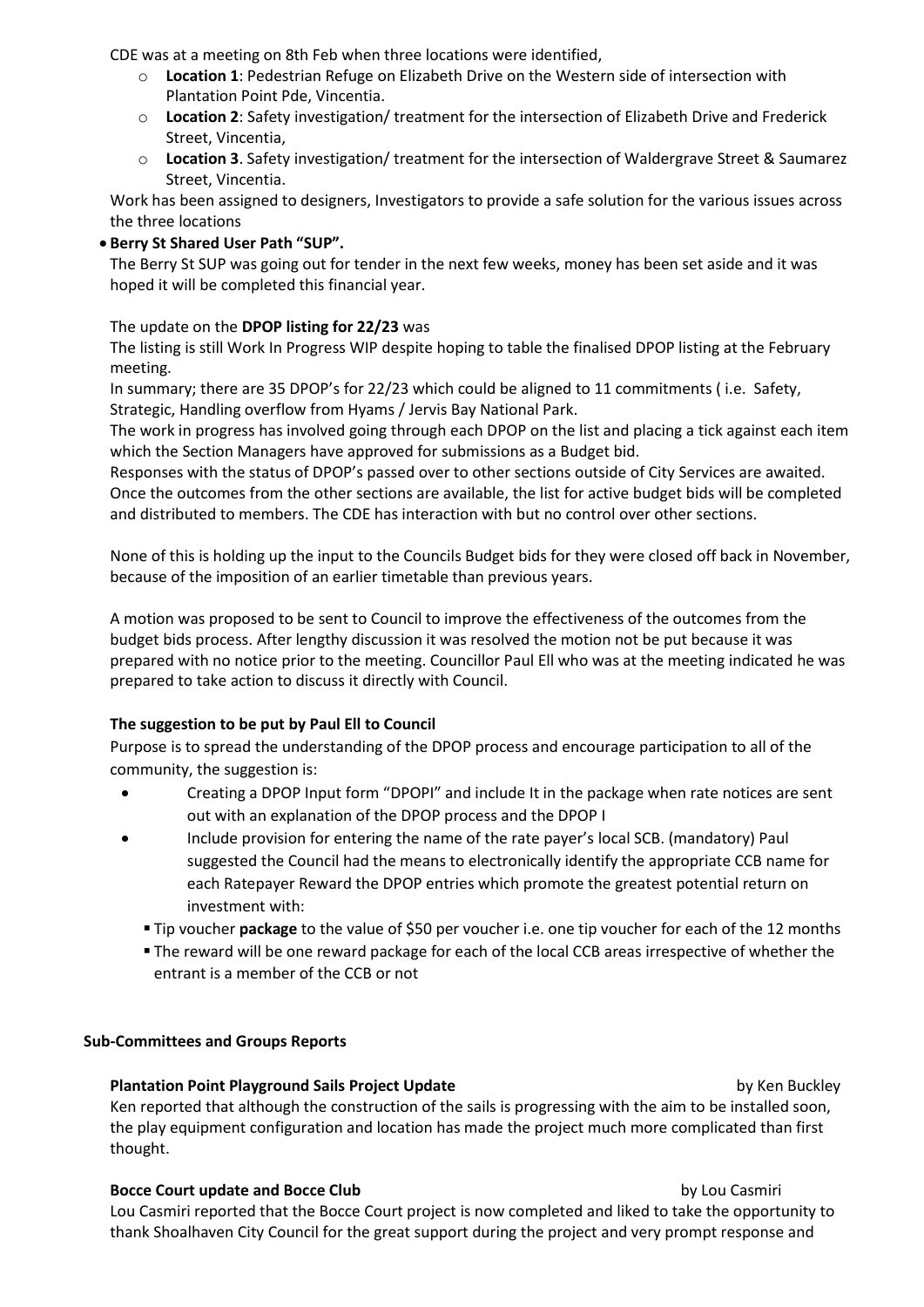action (special mentioned Director Jane Lewis) in building the path to give wheelchair access to the Bocce Court.

## **Vincentia Golf Club by Ken Buckley**

Ken; reported that he is not aware on action or progress since our last meeting

**Vincentia Mall Project Update** by Norm Vickery Norm reported that he has spoken to Ros Homes on the 3rd February and she confirmed that she had a crisis meeting with the two preferred contractors. Ros Homes informed him that the project is still confidential. Both Greg Pullen and Marianne Jones have been transferred to another area of council. The project is now under Ros Holmes and her Director Gordon Clark. Ros is still working on getting a report to

Council ASAP because of inflationary costs. Not sure if that will be Assets and Strategy or full Council meeting. Project requires extra funds in order to proceed with the project as is. Once it has been approved, they will then submit a letter of offer to the successful contractor.

Norm mentioned that, his understanding is that there is no tender approved for the project so far. When approved a letter of offer will go to successful contractor and all costs so far have been covered by in house Council but they have outsourced a Progress Manager from Kiama.

After it has been finalised and the successful Tenderer notified the project will be handed over to City Services Paul Keech's department for the construction phase.

Norn stress that his concern is the delay is repeating over and over and we would like to see the job completed by the holiday period later this year.

Lou Casmiri commented that it is rather ironic that the new Councillors appears to give greater priority about abolishing the Christian Prayer and proposing in the up-and-coming agenda to remove the 45dg tree removal rule rather than give priority and address community projects such as our Burton Street. Ross Popplewell apologised to the meeting for the incorrect information he presented to the previous meeting.

*Motion: VRRA write to SCC CEO and cc all Councillors, strongly expressing VRRA and Vincentia community's disappointment with no progress to date on starting Mall update.* 

*Moved Ross Popplewell & seconded Lou Casmiri. Motion passed.*

## **Bay & Basin Leisure-Centre update by Roslyn Vickery**

Roslyn reported that she spoken with Susan Edwards Director from SCC and was advised that the report to accept a consultant to undertake the design stage is going forward. Once the Consultant is engaged, they will then liaise with all public groups including the VRRA to come up with the design concept.

Lou Casmiri commented that, he has been informed by SCC senior staff that the construction of the Skatepark will be in the Bay and Basin Community Hub and that tenders have now gone out.

## **Collingwood Beach Preservation Group and**

## **Coastal Management Program –** by Bob Pullinger

Detail report was attached to the agenda. Discussion took place on the section of the CBPG Monthly Report January 2022 for Collingwood Beach Dune Vegetation Management Plan. Particular attention was given to the question from the floor, why did the report include reference to "staff". It was explained this reference was included because the vegetation plan was contrary to the NSW "Coastal Dune Management" Manual which is referred to in the NSW "Coastal Manual" which is part of the NSW Coastal Reforms Legislation 2016 and the fact the grant did not take into account the Banksia Management Plan. The question was raised because the grant mentioned in the report was coming from the DPIE, thus inappropriate to refer to "staff" in the report.

It was undertaken to withdraw reference to staff and issue an amended CBPG Monthly Report for January. The Chair requested reports issued by the VRRA do not refer to "staff".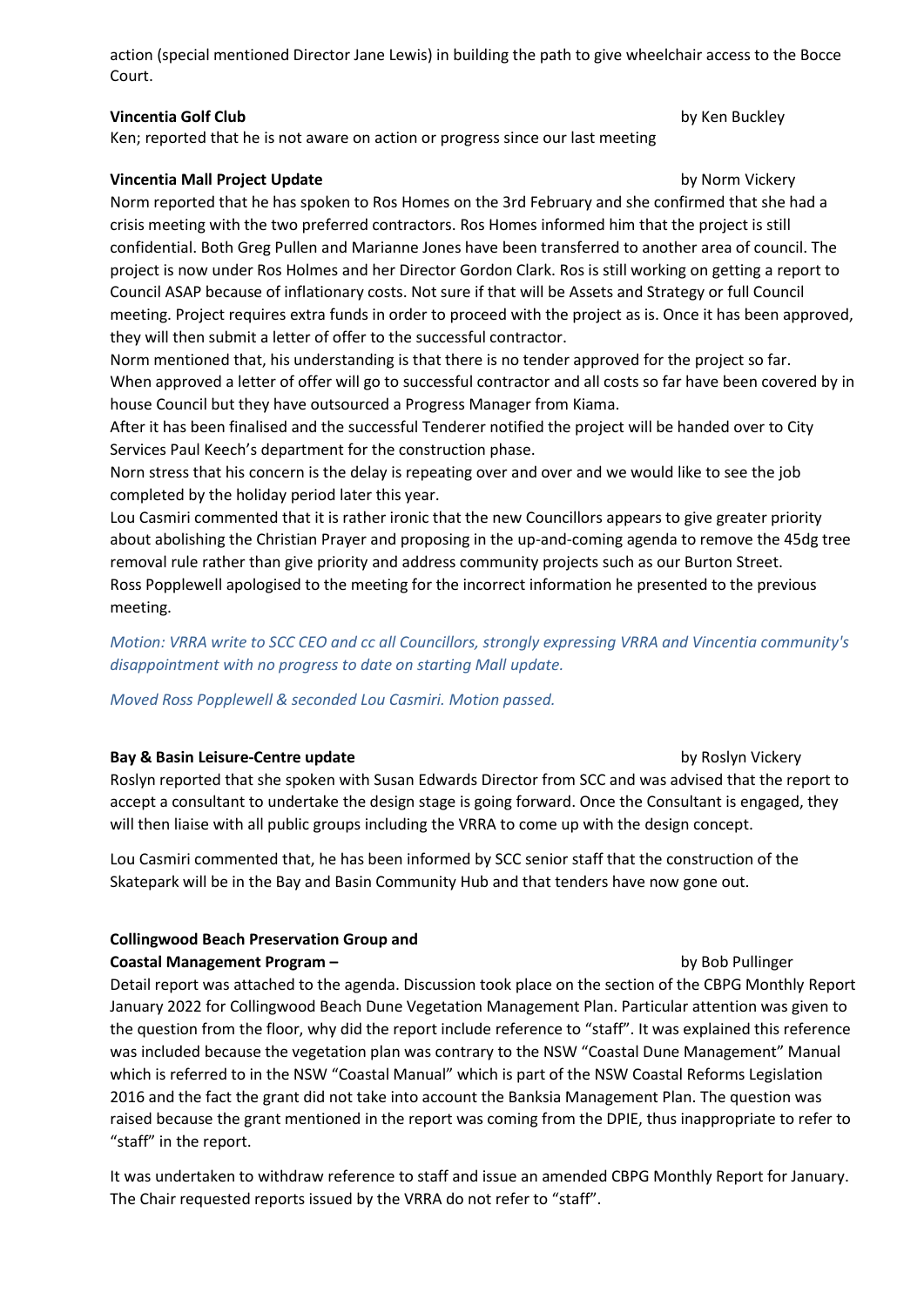### **Olympic size swimming pool update** by Lou Casmiri

Lou Casmiri mentioned that due to family commitment Janet Langridge was not able to attend the meeting therefore, he reported that, as undertaken and stated in the 10 Feb 2022 Subcommittee minutes (attached to this meeting agenda) he contacted Council in reference to constructing the 50m Olympic size pool in The Bay and Basin Community Hub and the initial reply from Council was:

"*The current Masterplan has not identified an outdoor pool. This Masterplan was adopted in 2018 and aims to balance the needs of the entire community.* 

*The current Masterplan (attached) nominates a new indoor Learn to Swim Pool (15x18m).* 

*Unfortunately, the existing site would make the accommodation of a new outdoor 50m quite tricky - the footprint as it currently stands will not allow for a pool this size.* 

*The existing ground conditions at the depth required for a 50m pool are also adverse, with very low bearing capacity. This would make the construction of a 50 m outdoor pool onerous and very expensive for this area. Council is currently preparing to appoint architects, following approval of a report, to progress the design of the indoor pool. At this stage, further community consultation will be undertaken. We would love to invite VRRA-CCB to be part of this discussion".*

Lou commented that, although he does understand the limitations in the Bay and Basin Community Hub location, however there is no reason as to why a 50m Olympic size pool cannot be built in other location within Bay and Basin therefore, at this point in time the Subcommittee will continue with the aim to obtain community support for the facility to be constructed for our young aspiring Olympians.

## **Constitution update** by John Ross

John Ross explained that because of lack of meetings and restructuration's experienced last year, the planned process did not go as he had wanted. In particular debates regarding the constitution changes and timing such that if the changes were approved then there would be sufficient time for members to satisfy the new requirement before the next AGM. As this is now not possible, action on the constitution changes has been put on hold for consideration by the next committee.

In the meantime, notes will be sent out outlining the pros and cons of the constitution changes and requesting input from members. Any input received will be revised into a final document to be sent out to the members and presented to the new committee for them to go forward as they see fit.

## **Membership Fees**

Questions were raised in respect of the expiry date of membership fees and any link to the annual anniversary of joining the VRRA.

It was explained the constitution defines expiry date of membership fees is the ending of the VRRA financial fee, i.e. 31st December. There anniversary date of joining the VRRA is irrelevant. There is however provision in the VRRA constitution and the Dept Fair Trading model constitution for cessation of membership which is 3 months after the end of the financial year. The VRRA is reviewing for simplification of this in the changes to the constitution. Bottom line is membership fees for 2022 fell due on 1<sup>st</sup> January 2022, members who have not reviewed by 31<sup>st</sup> March will cease to be members of the VRRA.

## **Other Business Requested by**

## **Update on Temporary Toilet facilities at Collingwood Beach Ken Buckley**

Ken reported that in his opinion because the rushed and temporary response by SCC, there was some concerns by some community members and that SCC needs to look at a long-term solution for the necessity of toilet facilities between Burton Street toilets and Huskisson located toilets.

Bob Pullinger mentioned that toilet blocks at road heads have not been approved by Council in the budget bid process.

• **White Sands Walk – Count down - rescheduled to 18th Sept 2022** Bob Pullinger Bob confirmed that at this point in time the event will take place as planned